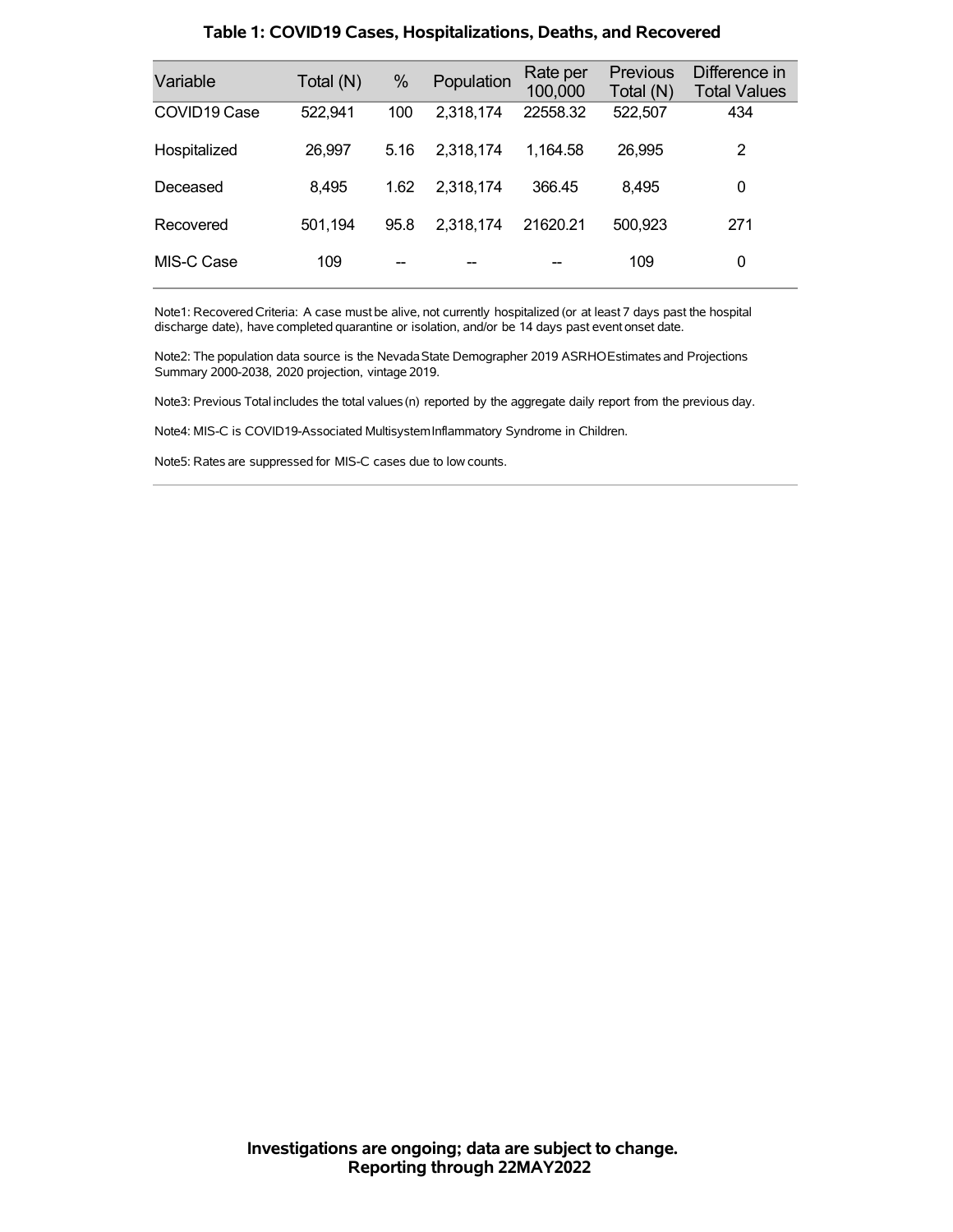### **Table 2: COVID19 Cases**

| Variable                            | Outcome                           | N      | %    | Population   | Rate per<br>100,000 |
|-------------------------------------|-----------------------------------|--------|------|--------------|---------------------|
| Age Categories                      | Aged 4 or less                    | 13408  | 2.56 | 149,165      | 8988.7              |
|                                     | Aged 5 to 17                      | 64531  | 12.3 | 406,595      | 15871               |
|                                     | Aged 18 to 24                     | 59707  | 11.4 | 216,762      | 27545               |
|                                     | Aged 25 to 49                     | 233358 | 44.6 | 803,732      | 29034               |
|                                     | Aged 50 to 64                     | 96952  | 18.5 | 423,461      | 22895               |
|                                     | Aged 64+                          | 54836  | 10.5 | 318,459      | 17219               |
|                                     | Unknown                           | 149    | 0.03 |              |                     |
| <b>Birth Sex</b>                    | Female                            | 271467 | 51.9 | 1,160,285    | 23397               |
|                                     | Male                              | 247201 | 47.3 | 1,157,889    | 21349               |
|                                     | Unknown                           | 4273   | 0.82 |              |                     |
| Race/Ethnicity                      | Hispanic                          | 148642 | 28.4 | 763,053      | 19480               |
|                                     | White                             | 136027 | 26.0 | 1,006,929    | 13509               |
|                                     | <b>Black</b>                      | 49591  | 9.48 | 262,671      | 18880               |
|                                     | Asian or Pacific Islander         | 43948  | 8.40 | 270,209      | 16264               |
|                                     | American Indian, Eskimo, or Aleut | 687    | 0.13 | 15,311       | 4486.9              |
|                                     | Other                             | 38402  | 7.34 | $\mathbf{r}$ |                     |
|                                     | Unknown                           | 105644 | 20.2 |              |                     |
| <b>Underlying Medical Condition</b> | Yes                               | 81165  | 15.5 |              |                     |
|                                     | No/Unknown                        | 441776 | 84.5 |              |                     |

Note1: Breakdown of Race is exlusivelynon-Hispanic.

Note2: Underlying Medical Condition is any identified health condition.

Note3: The population data source is the Nevada State Demographer 2019 ASRHOEstimates and Projections Summary 2000-2038, 2020 projection, vintage 2019.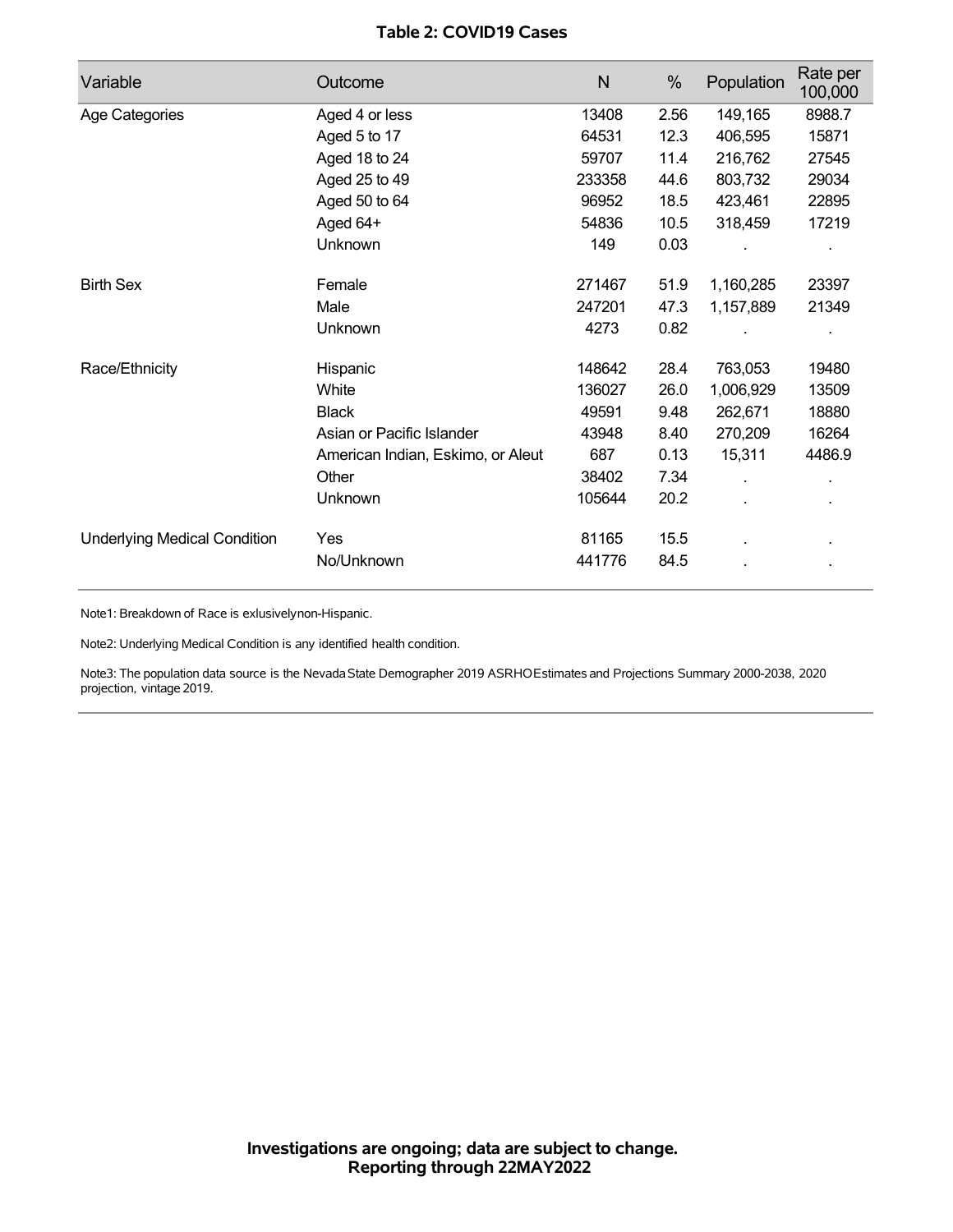| Variable         | Outcome                           | N     | %    | Population | Rate per<br>100,000 |
|------------------|-----------------------------------|-------|------|------------|---------------------|
| Age Categories   | Aged 4 or less                    | 256   | 0.9  | 149,165    | 171.62              |
|                  | Aged 5 to 17                      | 355   | 1.3  | 406,595    | 87.31               |
|                  | Aged 18 to 24                     | 582   | 2.2  | 216,762    | 268.50              |
|                  | Aged 25 to 49                     | 6349  | 23.5 | 803,732    | 789.94              |
|                  | Aged 50 to 64                     | 7337  | 27.2 | 423,461    | 1732.6              |
|                  | Aged 64+                          | 12116 | 44.9 | 318,459    | 3804.6              |
|                  | Unknown                           | 2     | 0.0  |            |                     |
| <b>Birth Sex</b> | Female                            | 12077 | 44.7 | 1,160,285  | 1040.9              |
|                  | Male                              | 14881 | 55.1 | 1,157,889  | 1285.2              |
|                  | Unknown                           | 39    | 0.1  |            |                     |
| Race/Ethnicity   | Hispanic                          | 7070  | 26.2 | 763,053    | 926.54              |
|                  | White                             | 10507 | 38.9 | 1,006,929  | 1043.5              |
|                  | <b>Black</b>                      | 3842  | 14.2 | 262,671    | 1462.7              |
|                  | Asian or Pacific Islander         | 2771  | 10.3 | 270,209    | 1025.5              |
|                  | American Indian, Eskimo, or Aleut | 66    | 0.2  | 15,311     | 431.05              |
|                  | Other                             | 1061  | 3.9  |            |                     |
|                  | Unknown                           | 1680  | 6.2  |            |                     |

## **Table 3: COVID19 Hospitalizations - General Characteristics**

Note1: Breakdown of Race is exlusivelynon-Hispanic.

Note2: The population data source is the Nevada State Demographer 2019 ASRHOEstimates and Projections Summary 2000-2038, 2020 projection, vintage 2019.

Note3: Rates for categories with fewer than 12 cases are suppressed due to high relative standard error.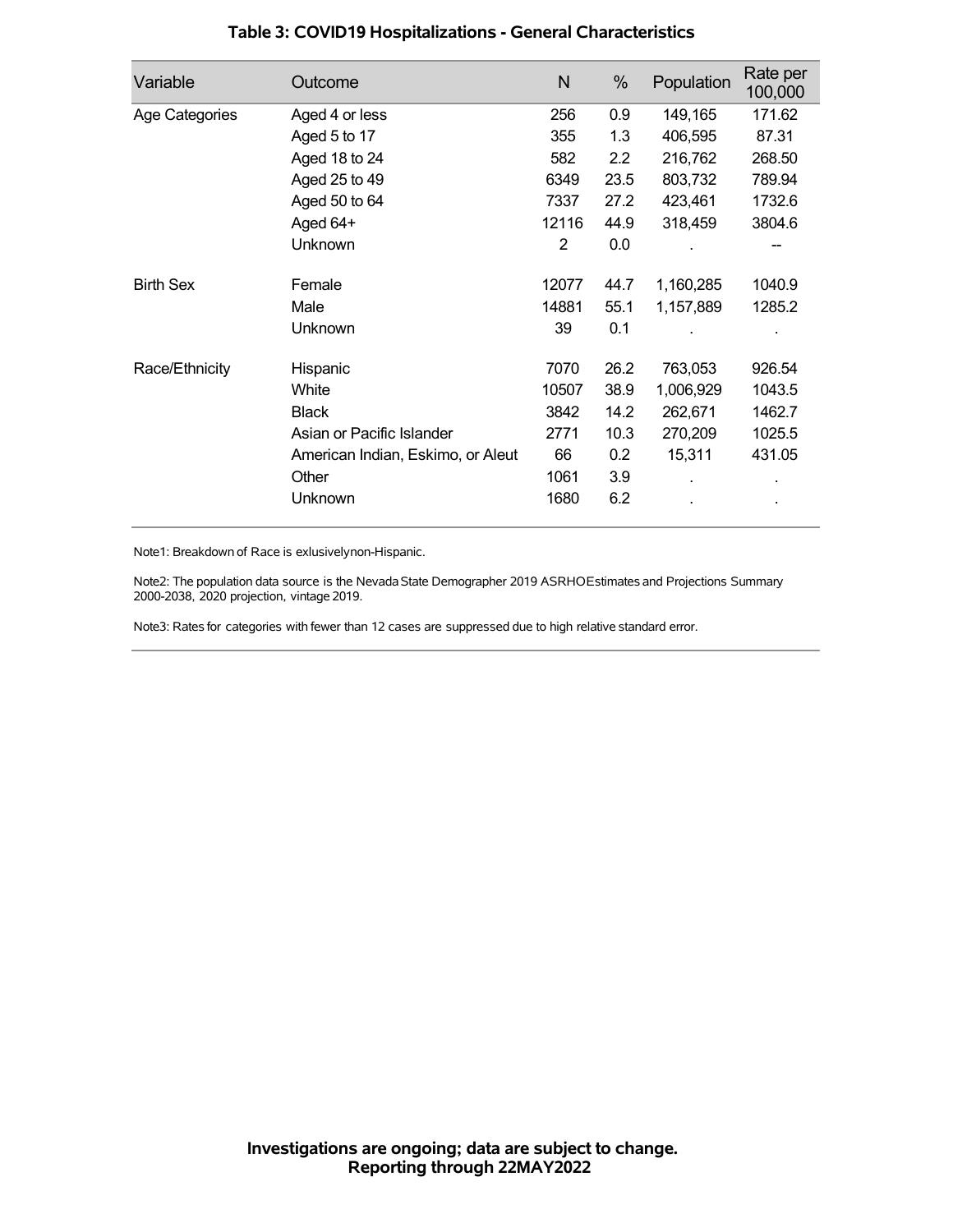| Variable                            | Outcome   | N     | %    |
|-------------------------------------|-----------|-------|------|
| Deceased                            | Yes       | 6908  | 25.6 |
|                                     | <b>No</b> | 20089 | 74.4 |
| ICU                                 | Yes       | 6514  | 24.1 |
|                                     | No        | 20483 | 75.9 |
| Intubated                           | Yes       | 3100  | 11.5 |
|                                     | <b>No</b> | 23897 | 88.5 |
| <b>Underlying Medical Condition</b> | Yes       | 16843 | 62.4 |
|                                     | No        | 10154 | 37.6 |
| Hypertension                        | Yes       | 9881  | N/A  |
| Immunocompromised                   | Yes       | 619   | N/A  |
| <b>Chronic Heart Disease</b>        | Yes       | 3573  | N/A  |
| <b>Chronic Liver Disease</b>        | Yes       | 380   | N/A  |
| <b>Chronic Kidney Disease</b>       | Yes       | 2452  | N/A  |
| <b>Diabetes</b>                     | Yes       | 7058  | N/A  |
| Neurologic/Neurodevelopmental       | Yes       | 1253  | N/A  |
| <b>Chronic Lung Disease</b>         | Yes       | 4158  | N/A  |
| <b>Historically Healthy</b>         | Yes       | 4785  | N/A  |
| Other                               | Yes       | 7061  | N/A  |

# **Table 4: COVID19 Hospitalizations - Morbidity**

Note1: Underlying Medical Condition is any identified health condition.

Note2: The breakdown of health conditions are not mutually exlusive(i.e., a person can have more than one risk factor).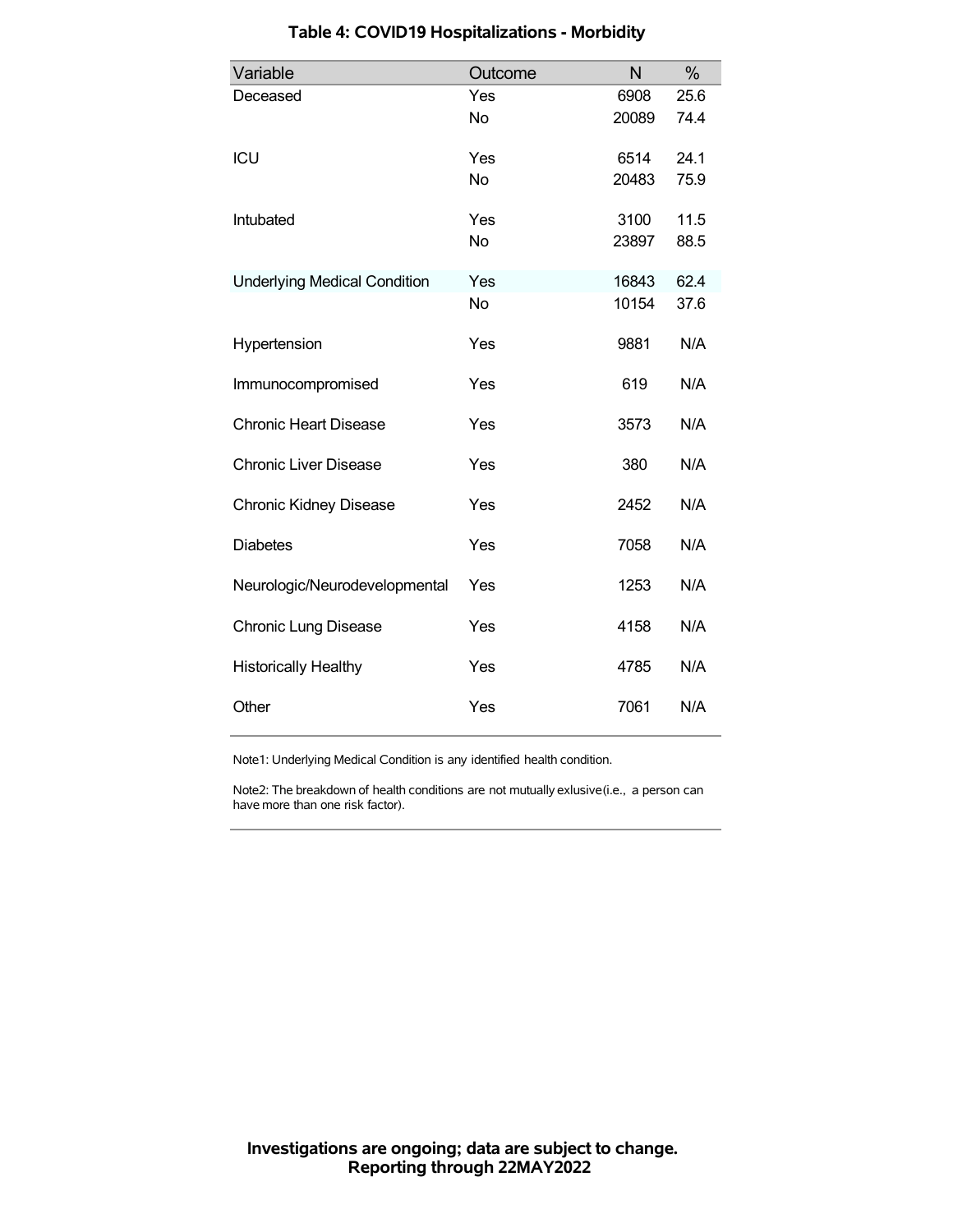| Variable         | Outcome                           | N              | %    | Population | Rate per<br>100,000 |
|------------------|-----------------------------------|----------------|------|------------|---------------------|
| Age Categories   | Aged 4 or less                    | $\overline{2}$ | 0.0  | 149,165    |                     |
|                  | Aged 5 to 17                      | 7              | 0.1  | 406,595    |                     |
|                  | Aged 18 to 24                     | 20             | 0.2  | 216,762    | 9.23                |
|                  | Aged 25 to 49                     | 723            | 8.5  | 803,732    | 89.96               |
|                  | Aged 50 to 64                     | 1825           | 21.5 | 423,461    | 430.97              |
|                  | Aged 64+                          | 5918           | 69.7 | 318,459    | 1858.3              |
| <b>Birth Sex</b> | Female                            | 3346           | 39.4 | 1,160,285  | 288.38              |
|                  | Male                              | 5127           | 60.4 | 1,157,889  | 442.79              |
|                  | Unknown                           | 22             | 0.3  |            |                     |
| Race/Ethnicity   | Hispanic                          | 1973           | 23.2 | 763,053    | 258.57              |
|                  | White                             | 4191           | 49.3 | 1,006,929  | 416.22              |
|                  | <b>Black</b>                      | 1091           | 12.8 | 262,671    | 415.35              |
|                  | Asian or Pacific Islander         | 1041           | 12.3 | 270,209    | 385.26              |
|                  | American Indian, Eskimo, or Aleut | 31             | 0.4  | 15,311     | 202.46              |
|                  | Other                             | 107            | 1.3  |            |                     |
|                  | Unknown                           | 61             | 0.7  |            | ٠                   |

#### **Table 5: COVID19 Deaths - General Characteristics**

Note1: Breakdown of Race is exlusivelynon-Hispanic.

Note2: The population data source is the Nevada State Demographer 2019 ASRHOEstimates and Projections Summary 2000-2038, 2020 projection, vintage 2019.

Note3: Rates for categories with fewer than 12 cases are suppressed due to high relative standard error.